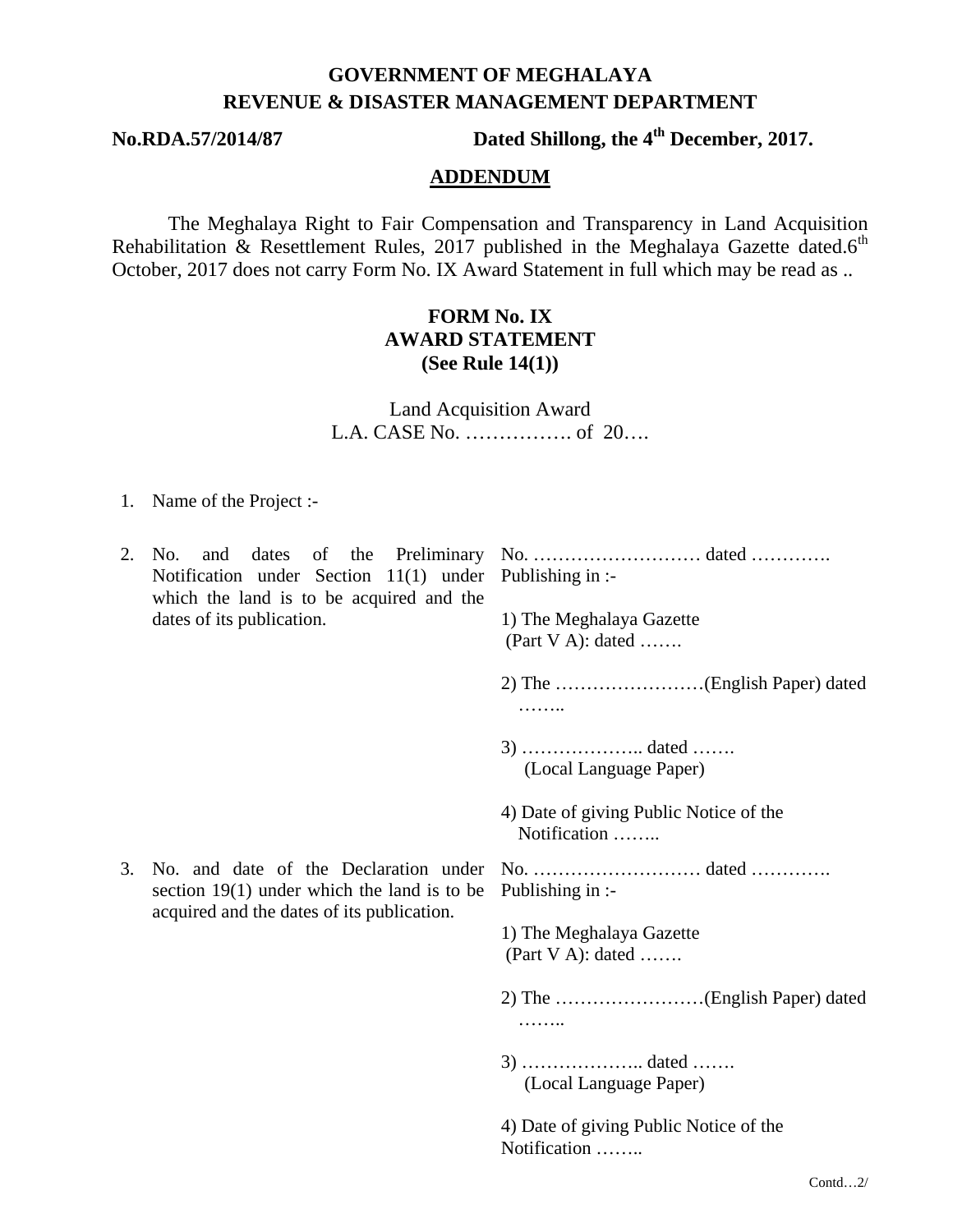- 4. Situation, Area and extent of the land to be acquired, with the number of the plot(s) in the survey map, the village where situated, and the number of Mile/ Km, if any.
- 5. Description of the land to be acquired, i.e whether fallow land or cultivated land or homestead land, etc, and if cultivated, how it is cultivated.
- 6. Name(s) of the person or persons interested in the land to be acquired and the nature of their respective interest.
- 7. Amount of compensation allowed for the land itself, without the trees, crops, buildings and structure, etc.
- 8. Factor by which the market value s to be multiplied in the case of Rural areas.
- 9. Value of Land after multiplying by Multiplying Factor i.e Amount of compensation allowed for the land itself, without the trees, crops, buildings and structures, etc. (Multiplication of Col.7&8)
- 10. Amount of compensation allowed for the 'Tenants' interest on the land, if any.
- 11. Amount of compensation allowed for the trees, crops, buildings and structures, wells, ponds and other immovable properties, if any (To be specified)
- 12. Addl. Amount allowed for Interest under section 30(3) @12% per annum on the market value of …….. years … months from ….. (Date of publication under Section 11(1)) to date declaration of the Award/ Payment/taking possession of the land whichever is earlier.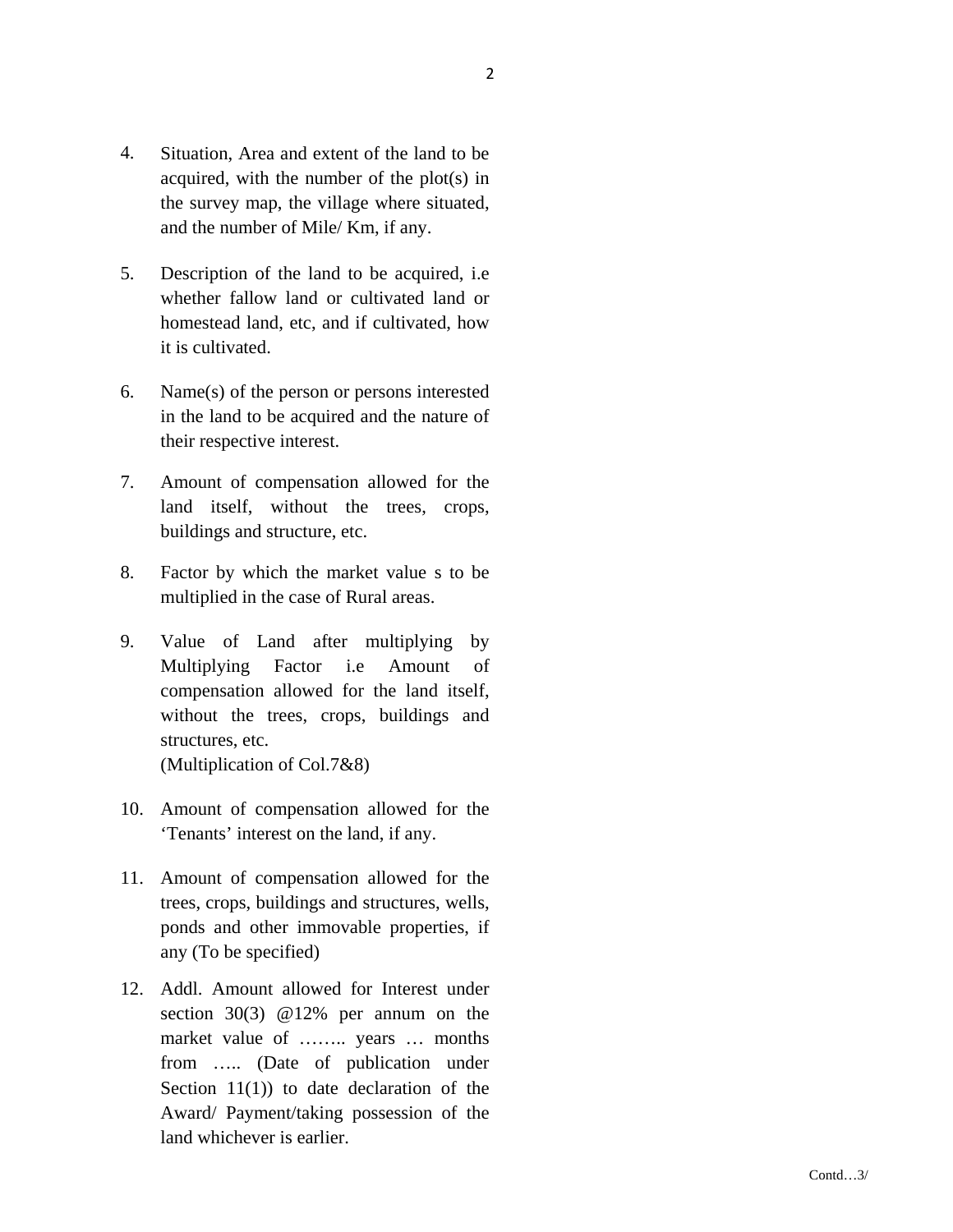- 13. Amount of compensation allowed for damages under section 28.
- 14. TOTAL AMOUNT OF COMPENSATION ALLOWED for the land, trees, crops, buildings and structures, etc. and for Tenants,. Interest and for damages, etc, if any. (Column 7-10).
- 15. Plus 100% 'Solatium' under section 30(1) of the Act.
- 16. TOTAL AMOUNT OF COMPENSATION AWARDED FOR ACQUIISTION OF THE LAND IN QUESTION.
- 17. TOTAL AMOUNT OF COMPENSATION PAYABLE TO THE PERSONS INTERESTED UNDER THIS AWARD (Column 14+15 above)

#### (Rupees ………………………………………………………………………..) only.

- 18. Establishment and contingency charges at the rate of …… % (on the amount at Col. 16 above)
- 19. Total Amount of this Award including Establishment and contingency charges (col. 16+17 above)

(Rupees ………………………………………………………………………..) only.

- 20. Date of taking possession of the land under section  $38(1)$  or  $40(1)$  of the Act. (if under section 40(1) the No. and date of the Order of Government giving authority to take possession, should be stated).
- 21. Basis of calculation of the compensation awarded

**Dated : ………… COLLECTOR**

**The ………… (Signature and Seal)**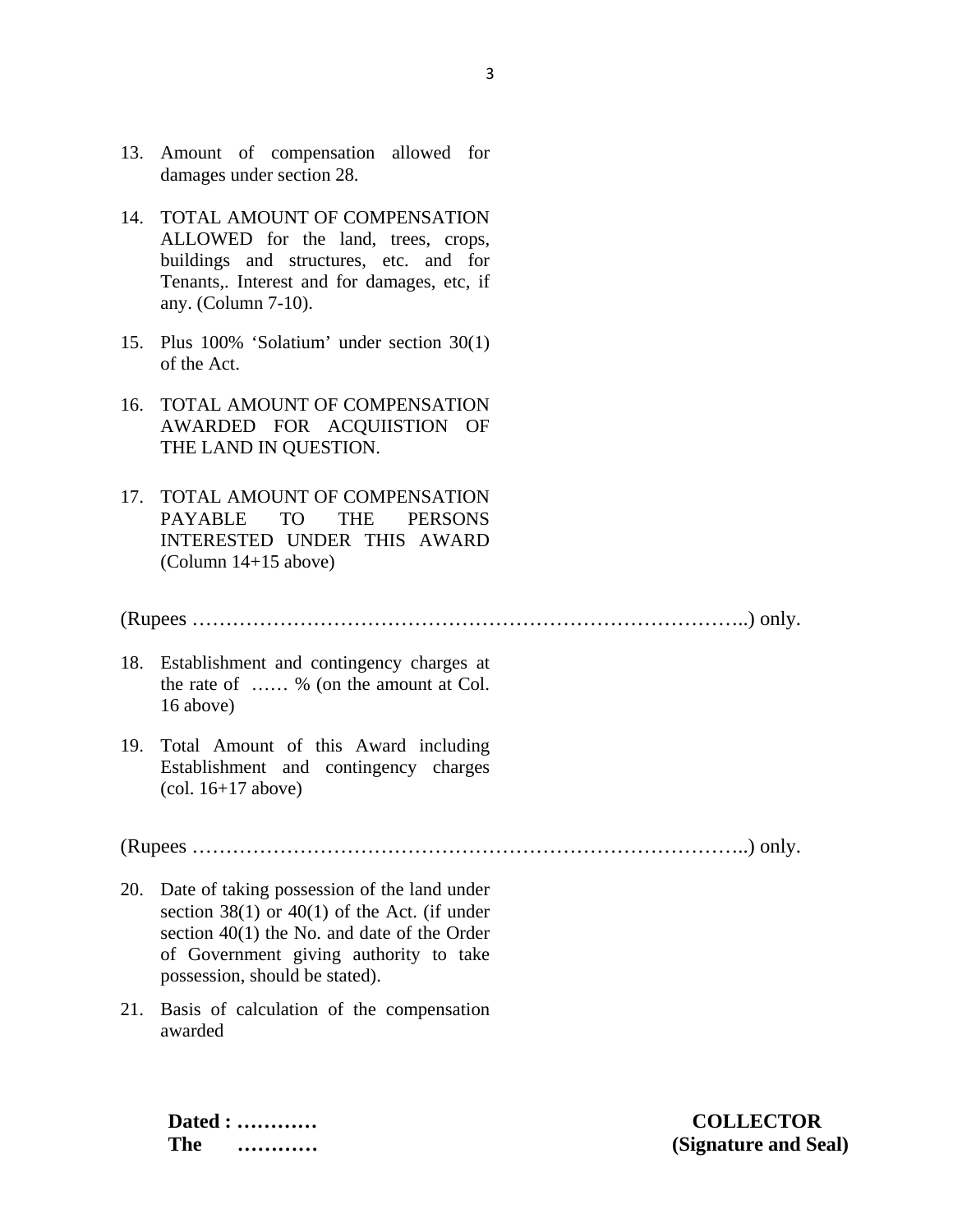## **APPORTIONMENT OF COMPENSATION**

Amongst the Persons interested (Vide section 29)

| <b>Name of the Persons</b><br>interested in the | <b>Amount of</b><br><b>Compensation</b> | Bank A/c No. | <b>Remarks</b> |
|-------------------------------------------------|-----------------------------------------|--------------|----------------|
| Award                                           | payable                                 |              |                |
|                                                 |                                         |              | к              |

Total

# **COLLECTOR (Signature and Seal)**